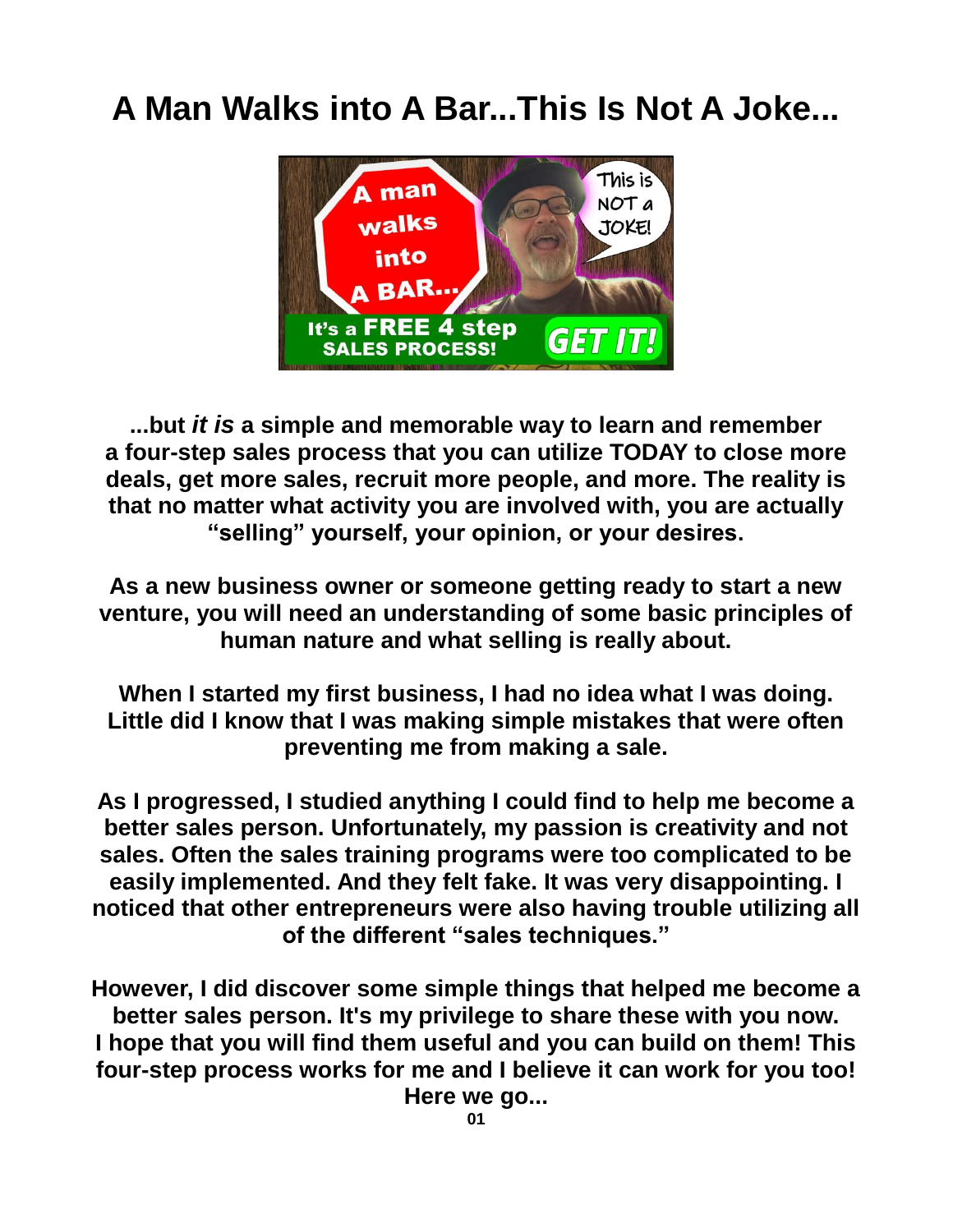#### **"A BAR" is really, A. B. A. R. which is an acronym standing for A- Attention B- Benefits A- Attitude R- Results**

**The setup for this joke is a mnemonic device (memory device) used to make you remember the four steps!**









**Read on... 02**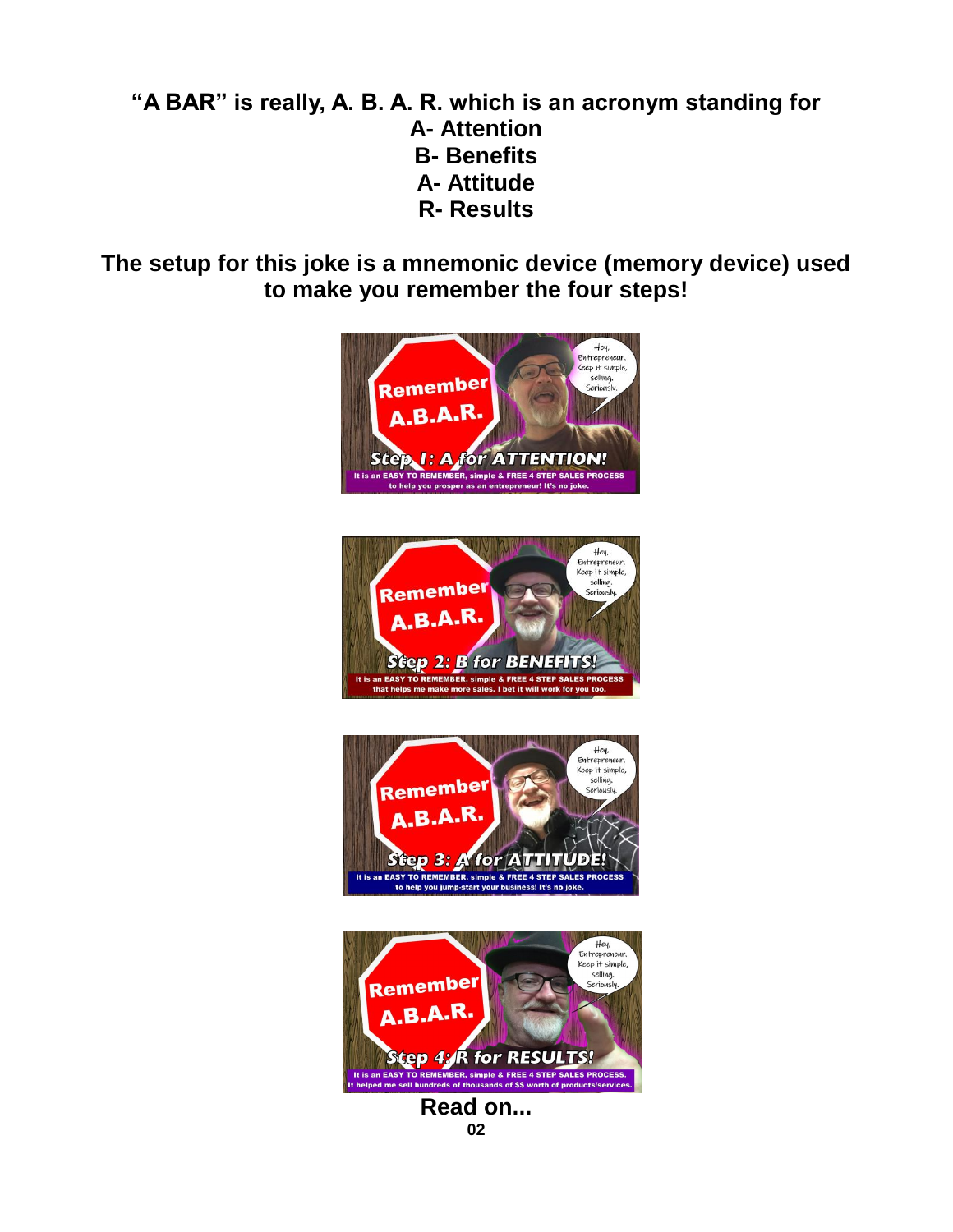

# **Step 1: A for ATTENTION!**

**This is the first action you must take. You need to get the attention of people who are most likely to buy your product or service.**

**If you are just starting out and do not have a lot of money (or any money) you will need to do some guerrilla marketing to cut through the noise of all of the other companies' advertising and offers. Some ideas: Interact on social media, use your warm market (friends and family) as possible customers and also as a source for leads and introductions to others, create an outlandish personality, join appropriate trade organizations and service organizations (volunteer for duties in these groups as opposed to being a passive member or being a pushy salesperson.)**

**If you have a budget, targeted ads on social media are producing traffic. Explore programs utilizing the power of the internet. Go where people's attention is focused. You will need a way for potential customers to find you. Direct them to your facebook page, instagram, virtual store, etc.**

**Do some simple research (snooping) and find out what your successful competitors are doing to get attention and copy them. There is a lot to learn later, but for now, just get started doing something. You will build momentum and confidence. Don't spend much money (if any) until you find something that really works!**

# **Remember. Step 1: ATTENTION!**

**You can't help them, serve them, sell them or even tell them a bad joke if they don't know you exist!**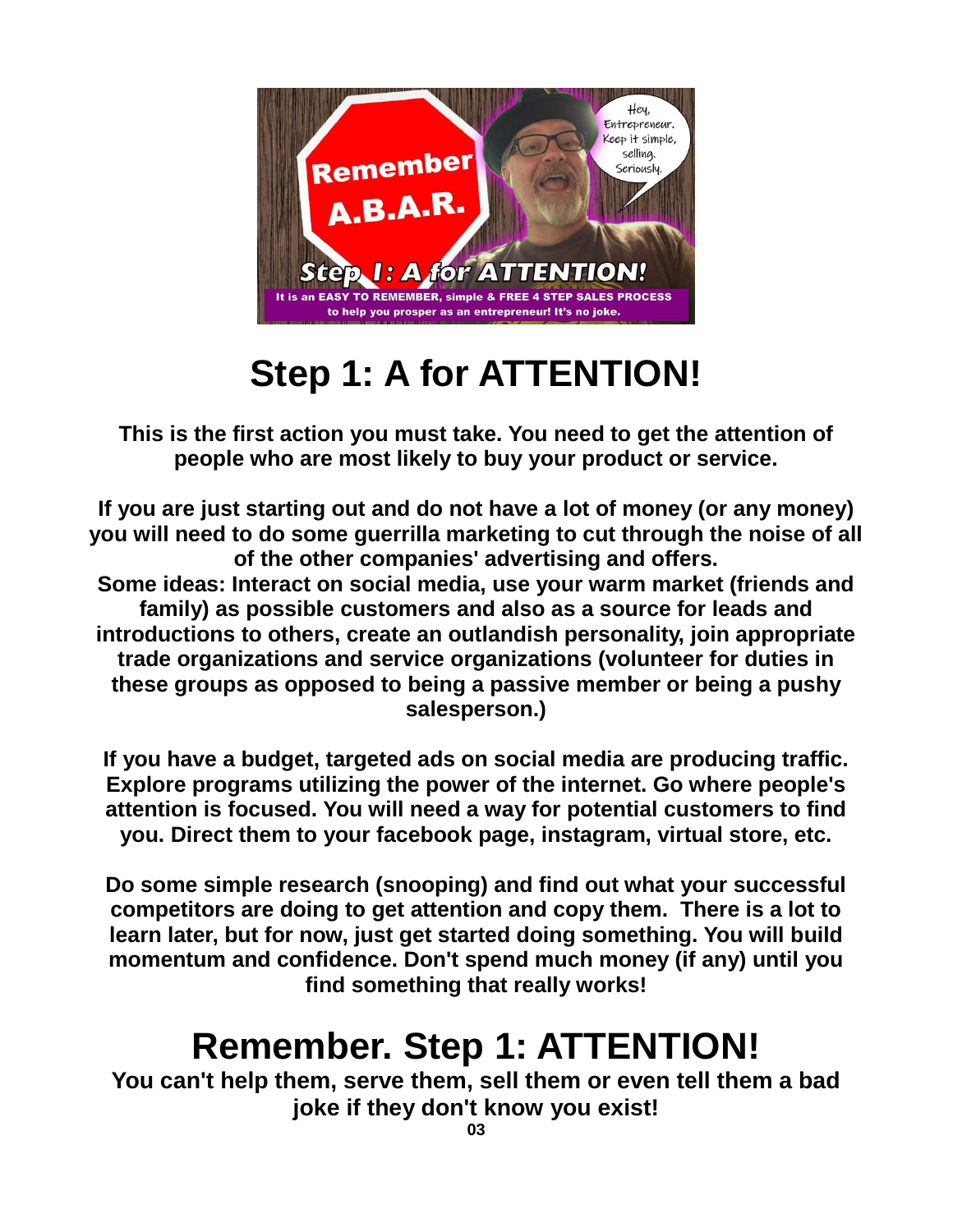

# **Step 2: B for BENEFITS!**

**Once you have their attention, you need to give them a reason to care that you exist, to care about your product/service, and to care about fulfilling their own wants (and ultimately, their needs.)**

**People have several things in common. They have a desire to survive, to be recognized and accepted, to be valued, and they all want to know what pain/problem you can solve for them with the least amount of their efforts! (Yes, people are lazy)**

**They want to know how your offering will BENEFIT them.**

**Think from their point of view, "What's In It For Me?" (Remember "WIF-ME?")**

**Ask them questions. Highlight the pains and wants they describe, then focus your offering on how it can relieve their suffering. Spend less time on the features of your product/service and the most time on the benefits and how much their life will improve as a result.**

**An old marketing mentor told me to "Sell the sizzle and not the steak." In other words, focus on the benefits, not the features. It still holds true today.**

# **Remember. Step 2: BENEFITS!**

**People are bombarded with offers and advertising every day and have become resistant. Focus on making their life easier, more fun, more rewarding. Think "WIF-ME!"**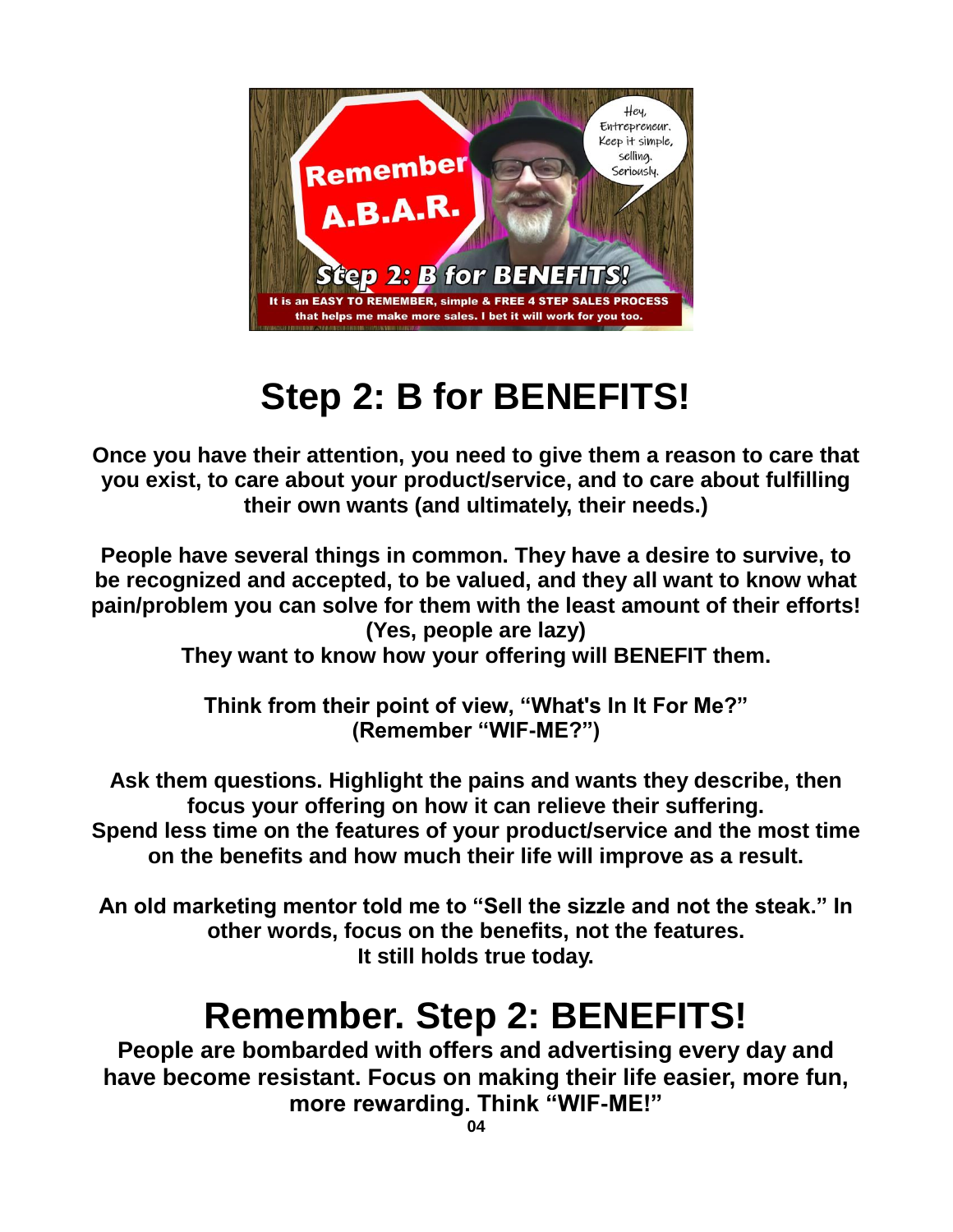

# **Step 3: A for ATTITUDE!**

**The correct attitude will either make or break you. You will attract people with an attitude of caring and service. You will repel people with an attitude of "me first" or being focused only on making a sale and on making money for yourself.**

**Really do some heavy thinking on this topic. Try to identify many things that you have in common with your potential customer. Learn to empathize with others. Keep reminding yourself to focus on service and caring. Be real. Don't be fake. Be "relate-able." Get your head and heart to the place where you actually feel love and compassion for other people, then you will have mastered this step!**

**In a larger sense, having a strong inner compass, having a clear understanding of your personal "WHY" will touch people in a positive way. Through your language, calm confidence, ability to navigate problems, and by creating and sharing your personal story, you will project an attitude that will "af-fect" rather than "in-fect." You will attract rather than repel.**

## **Remember. Step 3: ATTITUDE**

**Nobody likes a cocky smarty-pants who cares more about himself/herself than others. People want you to value them and love them. They will trust you when you do.**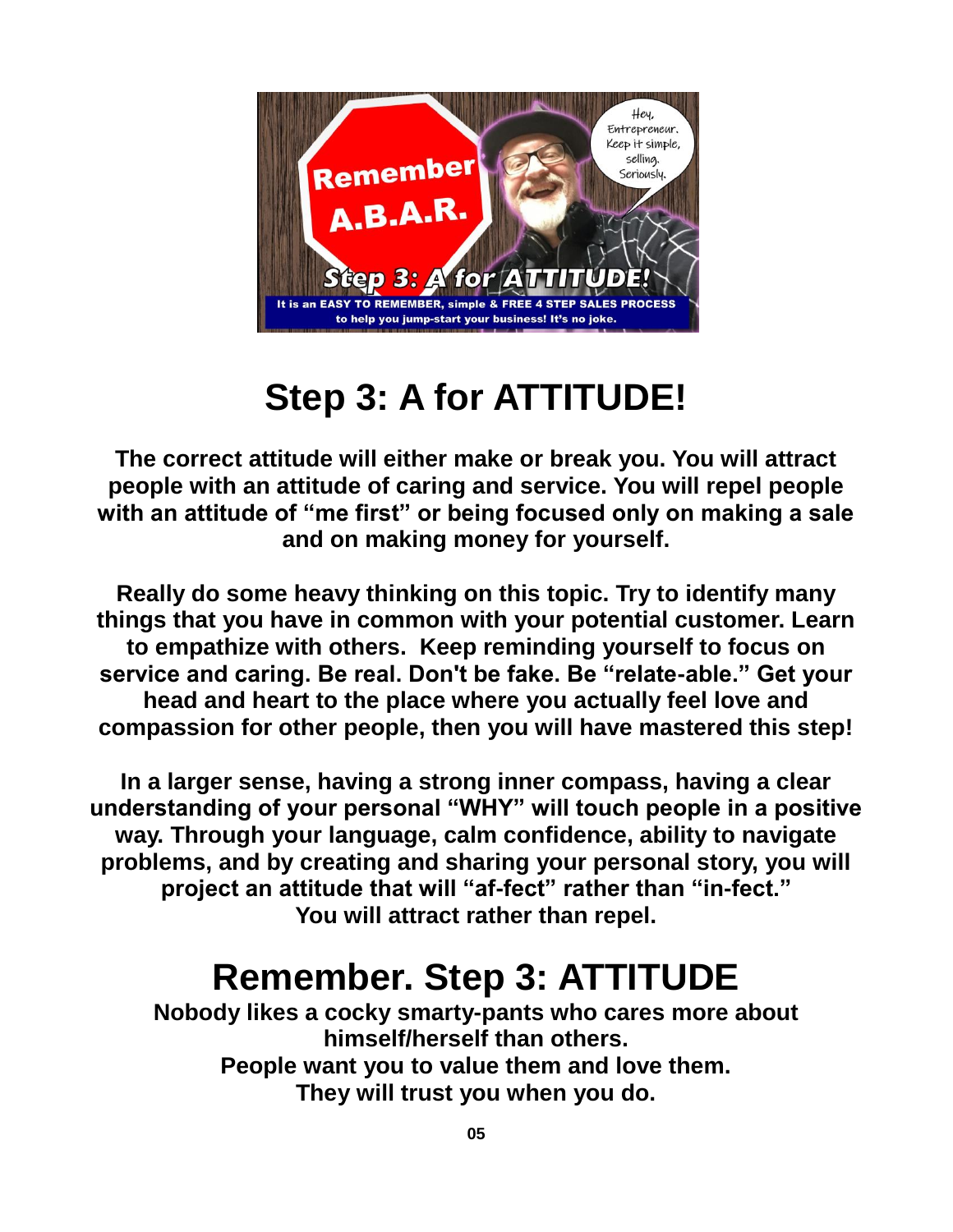

### **Step 4: R for RESULTS! This step has a couple different parts to it.**

**Examine the results you are getting from the previous three steps. Are you having wildly successful results? If so, double down on your efforts! Do you need to make changes and tweaks to get the results you are seeking? Don't worry, even if you are experiencing failures. Study what happened, make appropriate changes and try again.**

**"Losers fail and then quit. Winners fail until they succeed." (I love sayings like these. They make it easy to remember truths.)**

**Use your imagination every day! Visualize the results you want to achieve. Really try to internalize what reaching your goal means and feel the results. Find or create tools to help you. Post representations of each goal, as if it is achieved. Look at it every day. Each can be in the form of digital photo placed strategically on your phone, computer, etc. You can also use analog tools like a vision board, posters, framed photos, etc. Use a special message or song on your phone as an alarm. Start the day with the right mindset. Use what works for you. Be creative.**

## **Remember. Step 4: R for RESULTS!**

**The military says it best, "Visualize the mission. Adapt and overcome. Don't stop fighting until the mission is completed."**